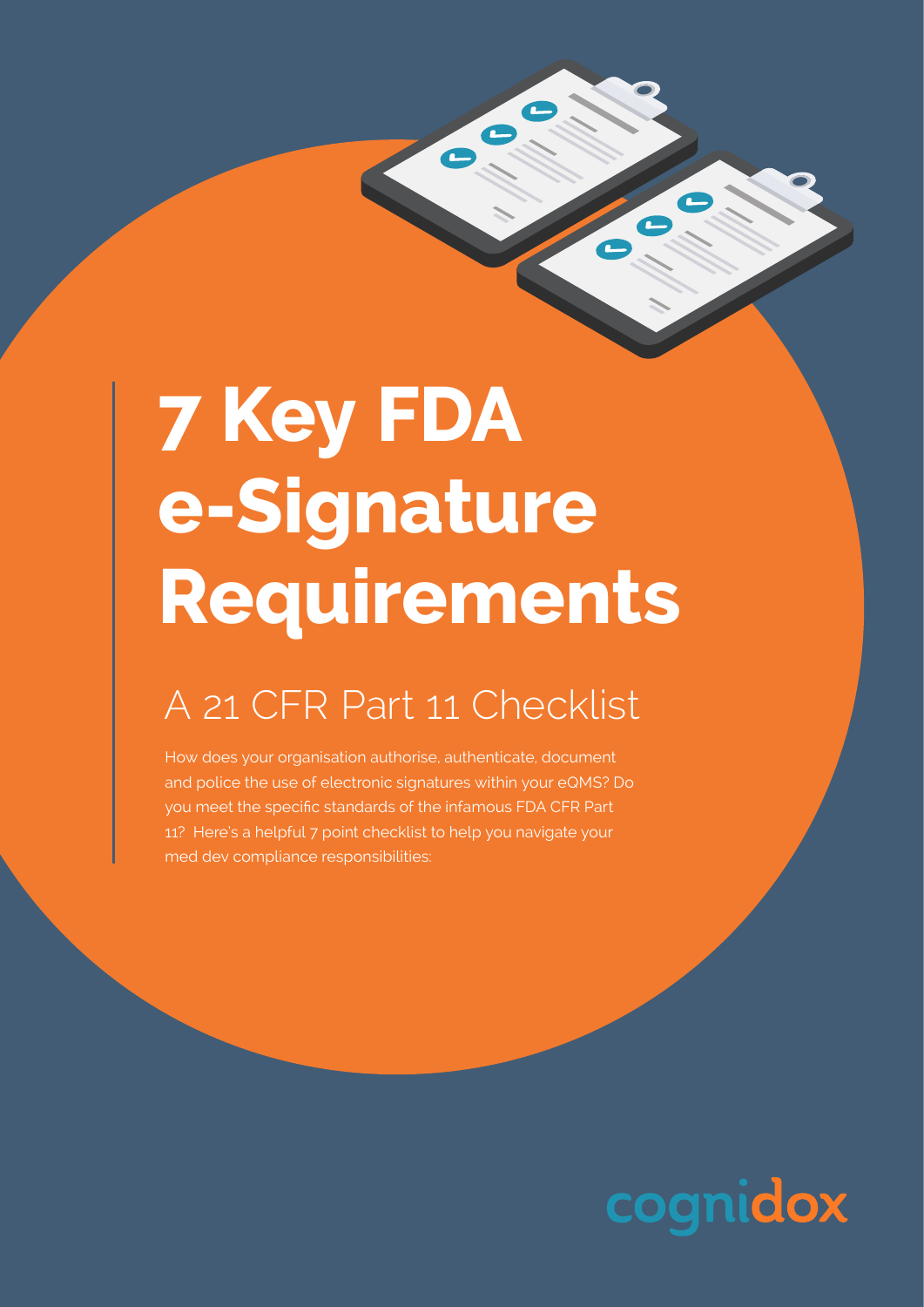#### **1. Is your e-signature control and activity logging robust enough for CFR Part 11?**

Medical device developers need the ability to control and manage electronic signatures as an approval mechanism within an eQMS. Your system should be capable of managing e-signature use and validity across your organisation, authorising only specific individuals to edit, update and sign off on documents. The system should also be capable of generating complete audit trails showing the edit and approval history of each document. These records need to be retained & accessible for audit, for as long as the law requires:

#### **The regulation itself states:**

**11.10** Persons who use closed systems to create, modify, maintain, or transmit electronic records shall employ procedures and controls designed to ensure the authenticity, integrity, and, when appropriate, the confidentiality of electronic records, and to ensure that the signer cannot readily repudiate the signed record as not genuine.

**11.10b** The ability to generate accurate and complete copies of records in both human readable and electronic form suitable for inspection, review, and copying by the agency.

**11.10c** Protection of records to enable their accurate and ready retrieval throughout the records retention period.

**11.10d** Limiting system access to authorized individuals.

**11.10e** Use of secure, computer-generated, time-stamped audit trails to independently record the date and time of operator entries and actions that create, modify, or delete electronic records. Record changes shall not obscure previously recorded information. Such audit trail documentation shall be retained for a period at least as long as that required for the subject electronic records and shall be available for agency review and copying.

**11.10g** Use of authority checks to ensure that only authorized individuals can use the system, electronically sign a record, access the operation or computer system input or output device, alter a record, or perform the operation at hand.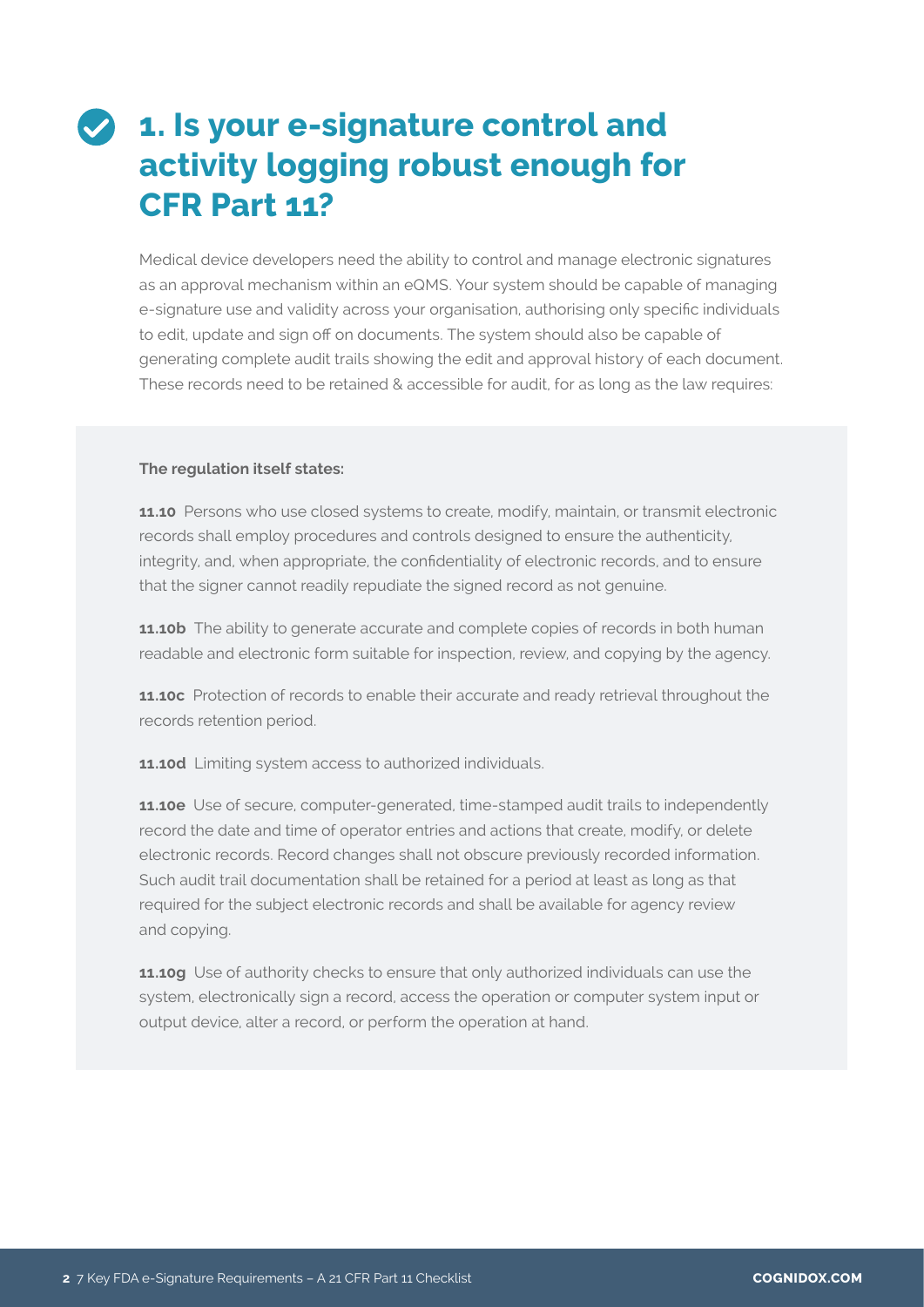#### **2. What information does your system capture when a document is signed electronically?**

Does your e-signature solution capture the name, date/time and meaning of electronic signatures as they are applied to documents? If the document is printed out are those details always automatically appended?

**11.50** Signed electronic records shall contain information associated with the signing that clearly indicates all of the following:

**(1)** The printed name of the signer;

**(2)** The date and time when the signature was executed; and

**(3)** The meaning (such as review, approval, responsibility, or authorship) associated with the signature.

**11.50b** The items identified in paragraphs (a)(1), (a)(2), and (a)(3) of this section shall be subject to the same controls as for electronic records and shall be included as part of any human readable form of the electronic record (such as electronic display or printout).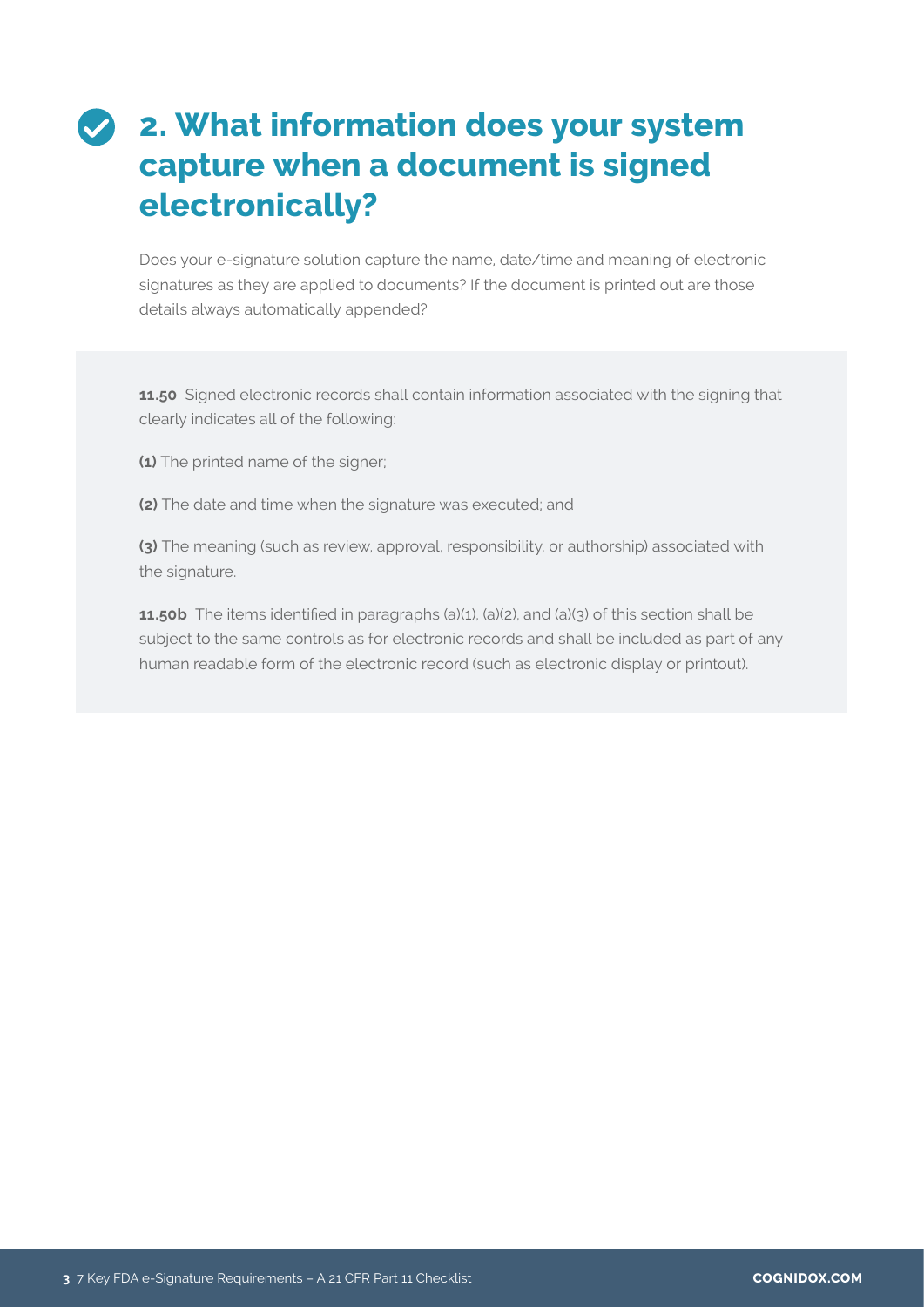### **3. Does your e-signature solution meet these key authentication requirements?**

In order to further safeguard the integrity of the digital signing process there must be measures in place to ensure they are only used by their genuine owners. Does your system require the following ID combinations to 'sign' a document, as well as 'authentication on approval' functionality to further confirm a user's identity?

**11.200a** Electronic signatures that are not based upon biometrics shall:

**(1)** Employ at least two distinct identification components such as an identification code and password.

**(i)** When an individual executes a series of signings during a single, continuous period of controlled system access, the first signing shall be executed using all electronic signature components; subsequent signings shall be executed using at least one electronic signature component that is only executable by, and designed to be used only by, the individual.

**(ii)** When an individual executes one or more signings not performed during a single, continuous period of controlled system access, each signing shall be executed using all of the electronic signature components.

**(2)** Be used only by their genuine owners; and

**(3)** Be administered and executed to ensure that attempted use of an individual's electronic signature by anyone other than its genuine owner requires collaboration of two or more individuals.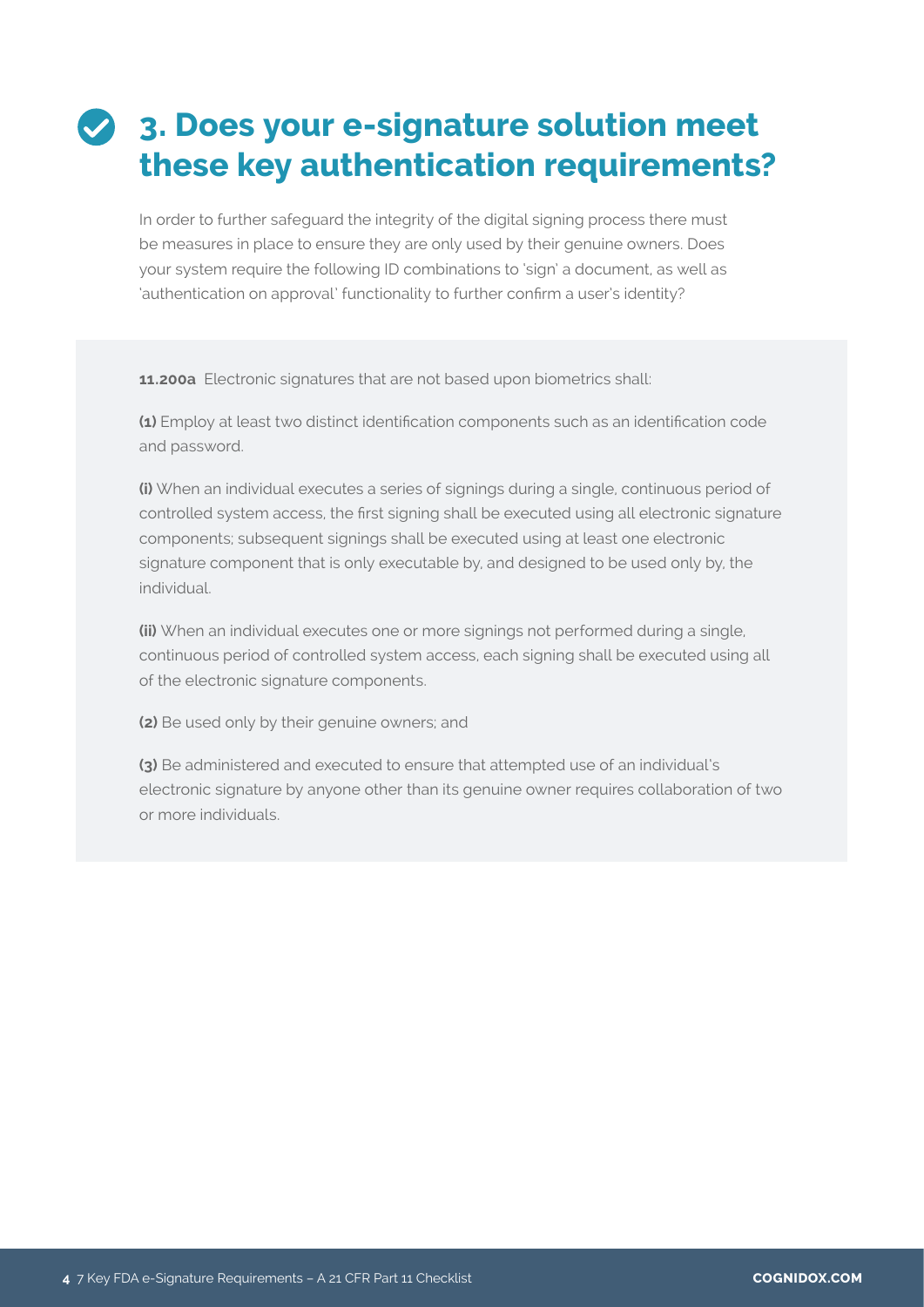### **4. Are your e-signatures the equivalent of traditional handwritten signatures?**

What do you need to do to ensure your electronic records and signatures are regarded as the 'equivalent' of printed documents hand signed 'in ink.'? The FDA website says that you must send a letter of confirmation:

**11.100c** Persons using electronic signatures shall, prior to or at the time of such use, certify to the agency that the electronic signatures in their system, used on or after August 20, 1997, are intended to be the legally binding equivalent of traditional handwritten signatures.

**(1)** The certification shall be submitted in paper form and signed with a traditional handwritten signature, to the Office of Regional Operations (HFC-100), 5600 Fishers Lane, Rockville, MD 20857.

**(2)** Persons using electronic signatures shall, upon agency request, provide additional certification or testimony that a specific electronic signature is the legally binding equivalent of the signer's handwritten signature.

#### **5. How do you enforce your password controls?**

The following controls for identification codes and passwords are mandatory to ensure they are unique to individuals and you are regularly checking exactly who has access to your systems:

**11.300** Persons who use electronic signatures based upon use of identification codes in combination with passwords shall employ controls to ensure their security and integrity. Such controls shall include:

**11.300a** Maintaining the uniqueness of each combined identification code and password, such that no two individuals have the same combination of identification code and password.

**11.300b** Ensuring that identification code and password issuances are periodically checked, recalled, or revised (e.g., to cover such events as password aging).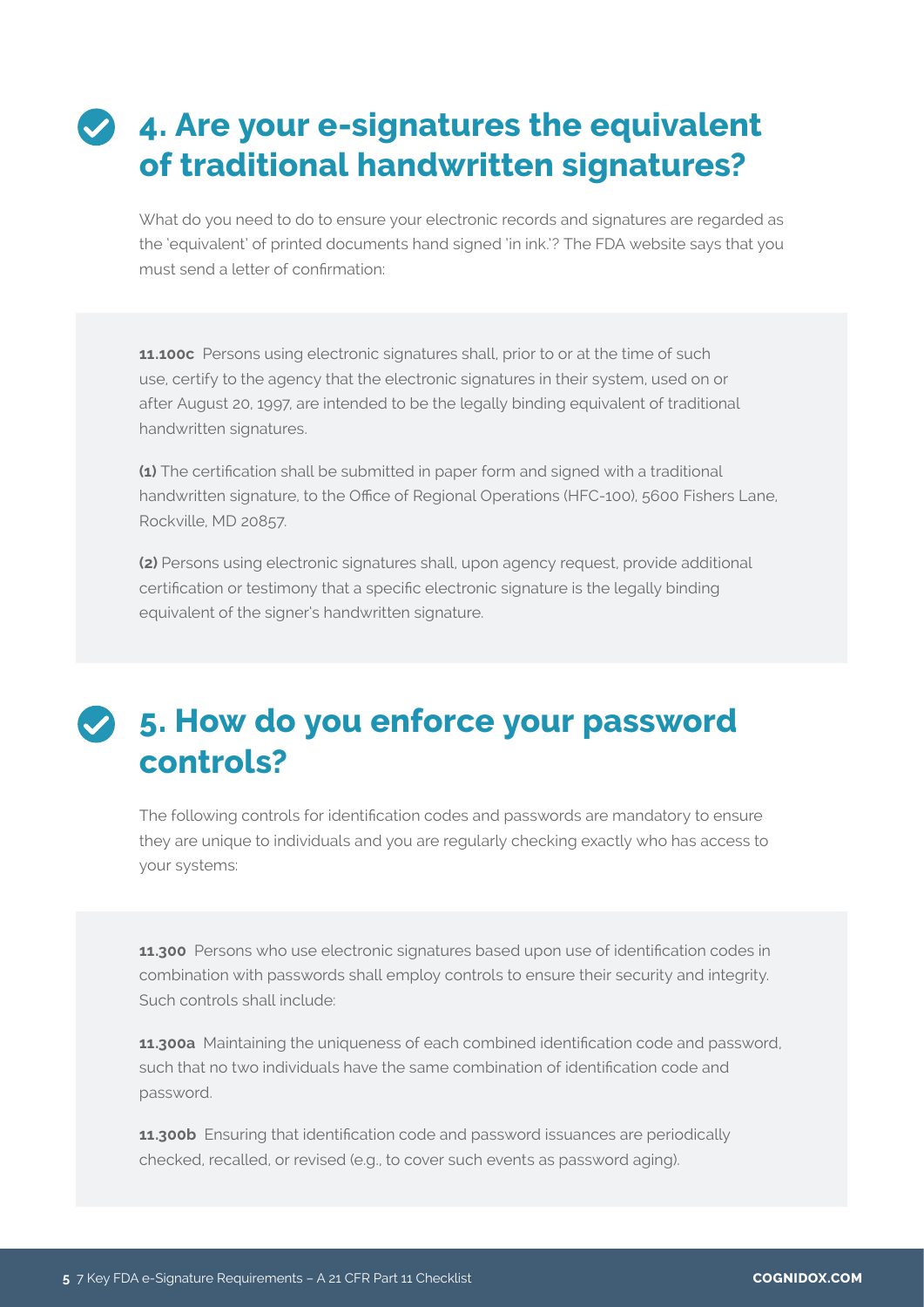#### **6. Can you remotely cancel or freeze access to your eQMS?**

The FDA require you to have complete and instantaneous control over who can access your system and use e-signatures:

**11.300c** Following loss management procedures to electronically deauthorize lost, stolen, missing, or otherwise potentially compromised tokens, cards, and other devices that bear or generate identification code or password information, and to issue temporary or permanent replacements using suitable, rigorous controls.

#### **7. Are you scanning your system to prevent unauthorized access**

Your system needs to proactively safeguard against unauthorised e-signature use

**11.300d** Use of transaction safeguards to prevent unauthorized use of passwords and/ or identification codes, and to detect and report in an immediate and urgent manner any attempts at their unauthorized use to the system security unit, and, as appropriate, to organizational management.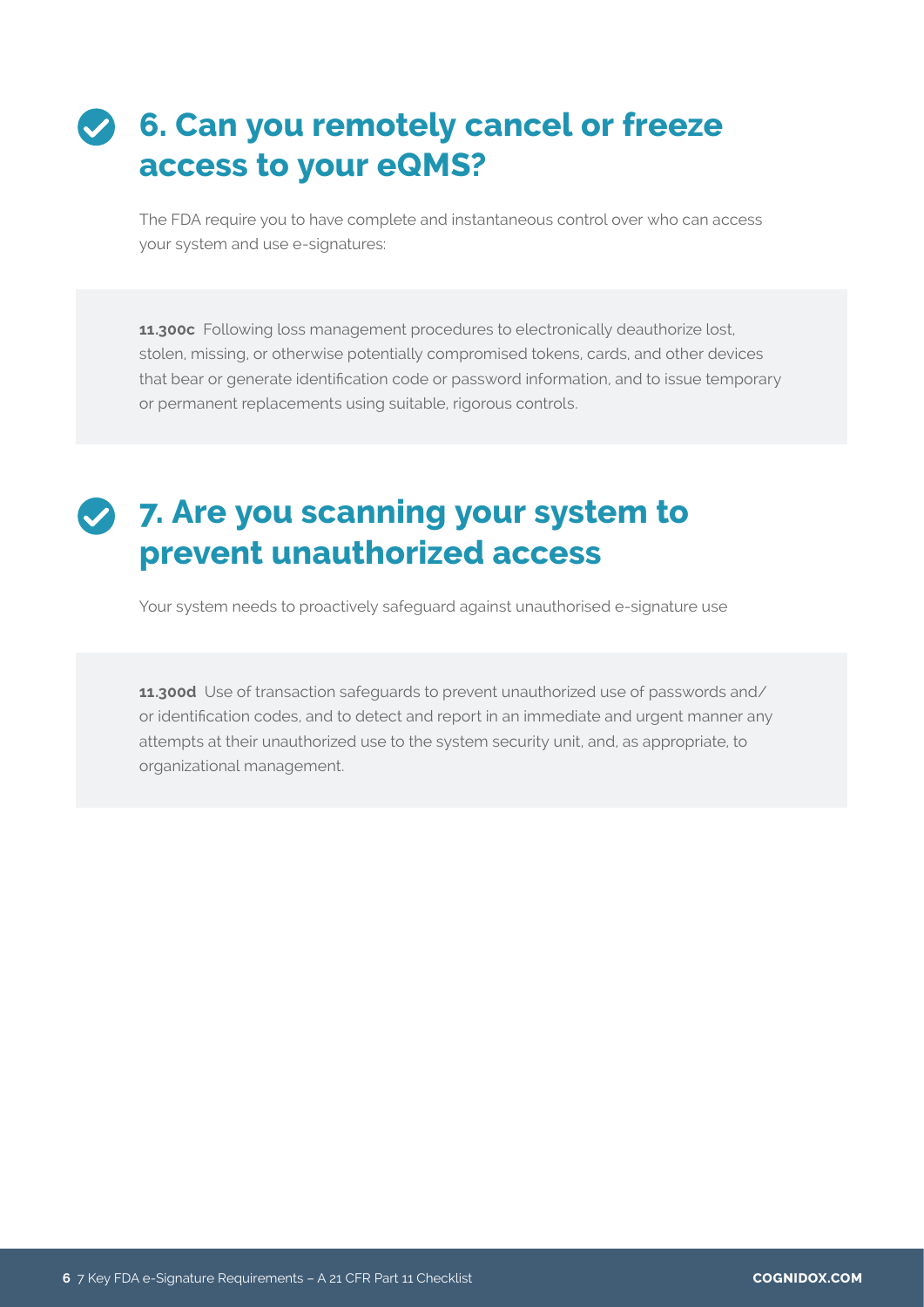

#### **Conclusion**

As shown in this guide the e-signature requirements for medical device developers are as robust and demanding as you would expect. But they actually don't insist on things like digital signature encryption or biometric solutions as some often assume.

The truth is there's a lot of misunderstanding and misinformation about the exact requirements of 21 CFR Part 11. Some eQMS solutions signature solutions are frankly over-engineered and overly expensive. But if you do try to 'do it yourself' with Google Drive, DropBox and various plug ins, there is a danger you could end up falling short on the exact detail of the operational requirements. Get that wrong and you risk failing audits and facing fines.

Maybe it's time to do an audit of your current capabilities against the full details of FDA Part 11 listed here. As you prepare your product for launch you need to ensure your system is able to deliver what the regulation demands, in a way that won't slow you down.